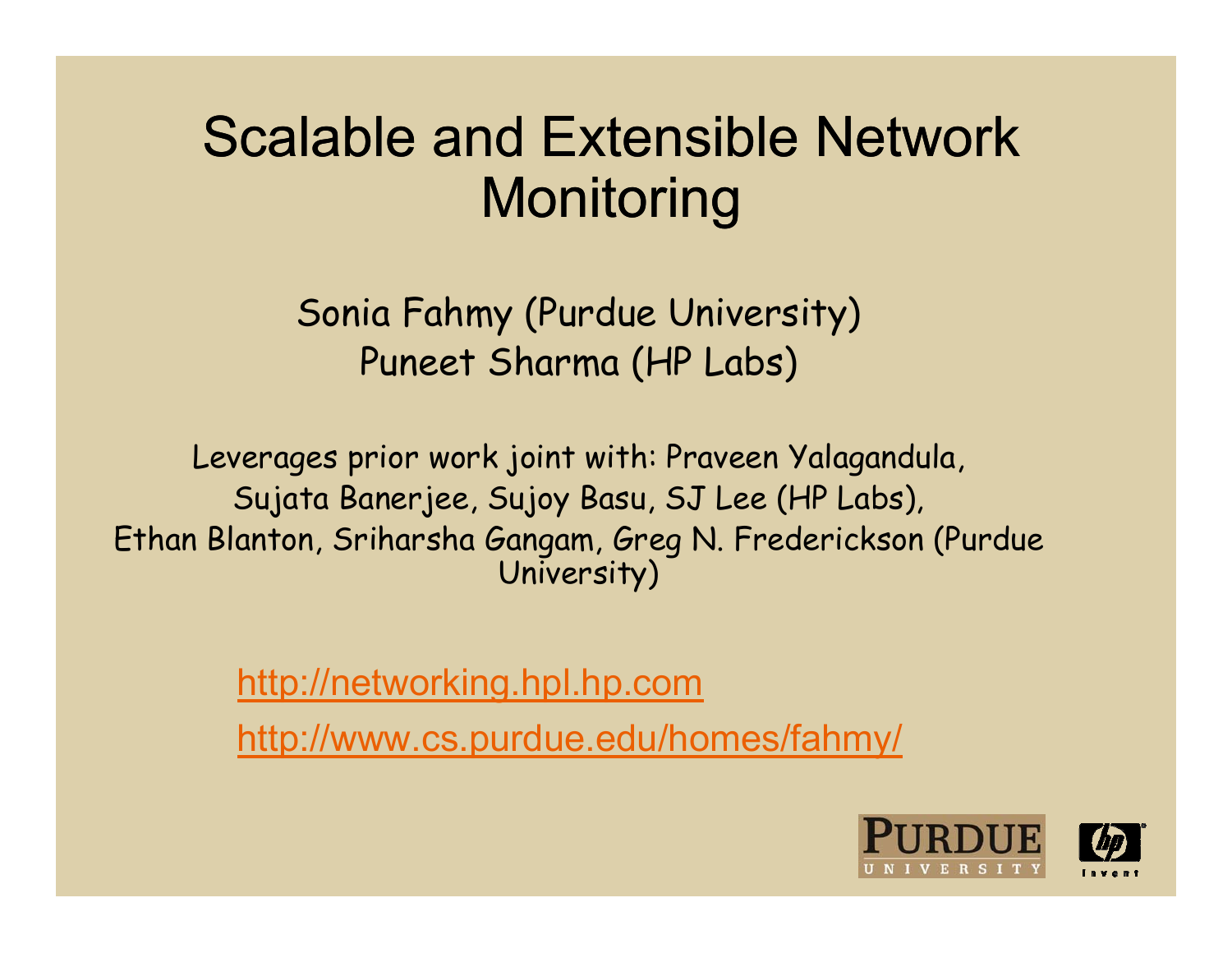## Goals

- • Provide system state in real-time
	- −Both network and node state
		- *Active* and passive
		- *E2E* or leverages network element info when available
- Flexible and extensible
	- <sup>−</sup>Easy to add new measurement tools to be developed!
	- − Configurable time scales (start time, frequency, number)
	- <sup>−</sup>*Support complex queries*
		- To which node do I have the largest bandwidth?
		- Which game server is within 10ms latency?
- $\bullet$  Share measurement info across applications
	- − Eliminate redundant expensive measurements
- •*Scalable*, secure, and reliable

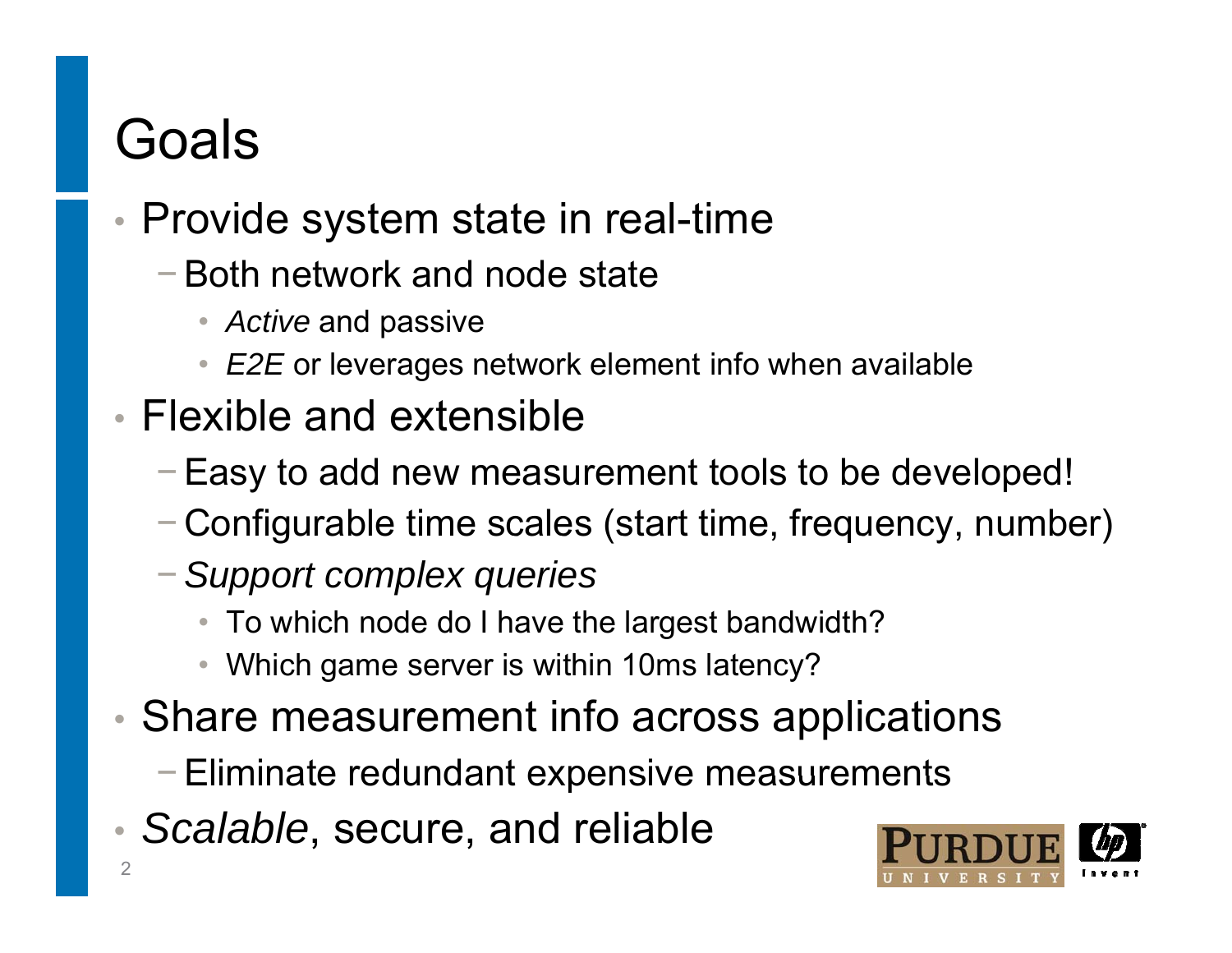# **Challenges**

- • Tools previously tested only in point-to-point configurations
- • Deployment in a large scale setting exposed several issues
	- − Hard-coded port numbers leading to port conflicts
	- − Need to be started at source and destination simultaneously
	- − Large resource requirements leading to end-node crashes
	- − Long running times leading to web server timeouts
- On-demand measurements at user defined times, frequencies, and tolerance to error/staleness
- •Estimation of load introduced by measurement probes
- • Dynamic invocation of inference mechanisms based on measurement request workload

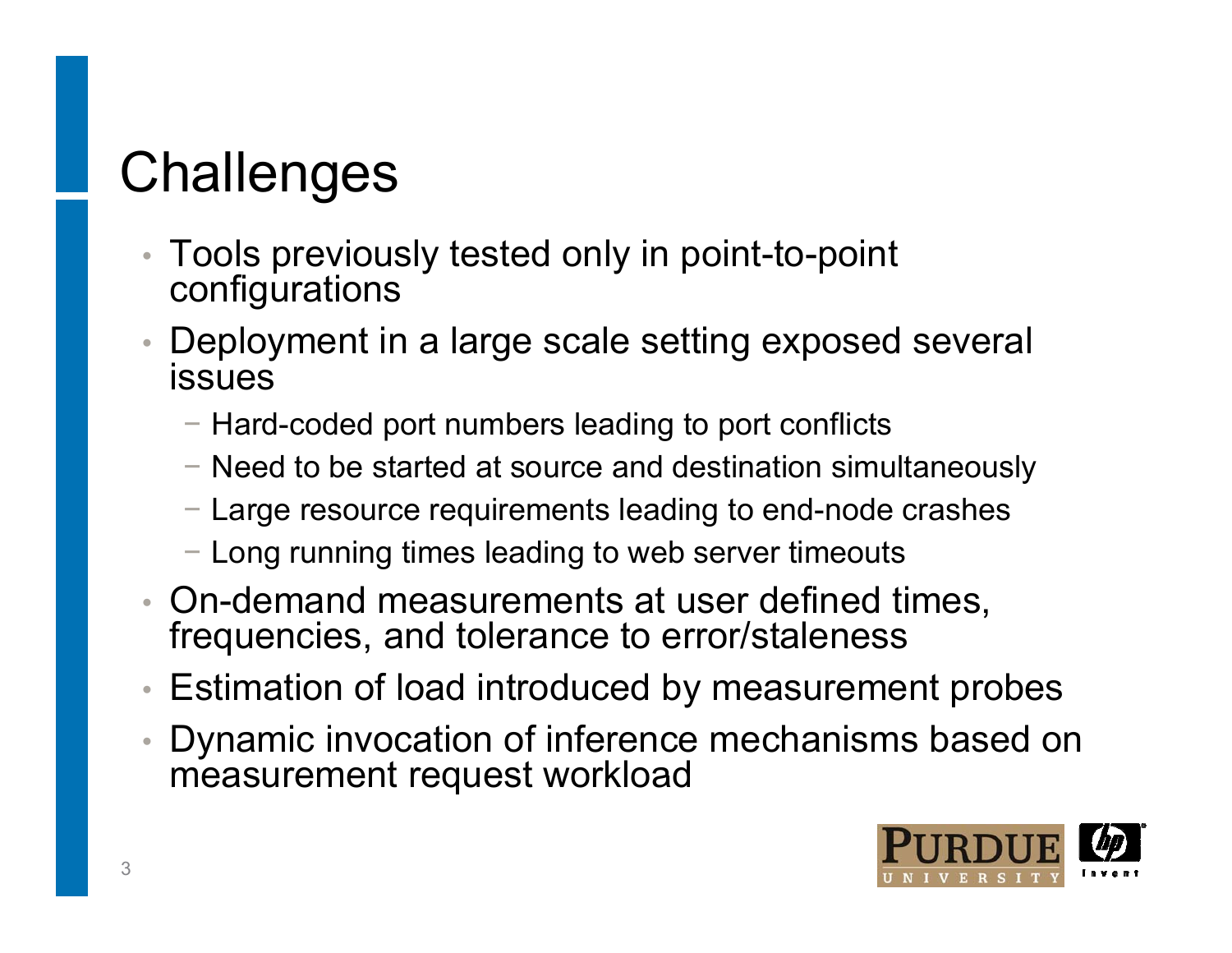#### Scalable Sensing Service (S $3$ )

#### •Sensor pods

- −Measure system state from a node perspective
- − Web-Service enabled collection of sensors
- • Backplane
	- − Distributed programmable fabric
	- $-$  Connects pods, and aggregates measured system state
- •• Inference engines
	- − Infer O(n<sup>2</sup>) E2E path info by measuring a few paths
	- − Dynamically schedules measurements on pods
	- −Aggregates data on backplane

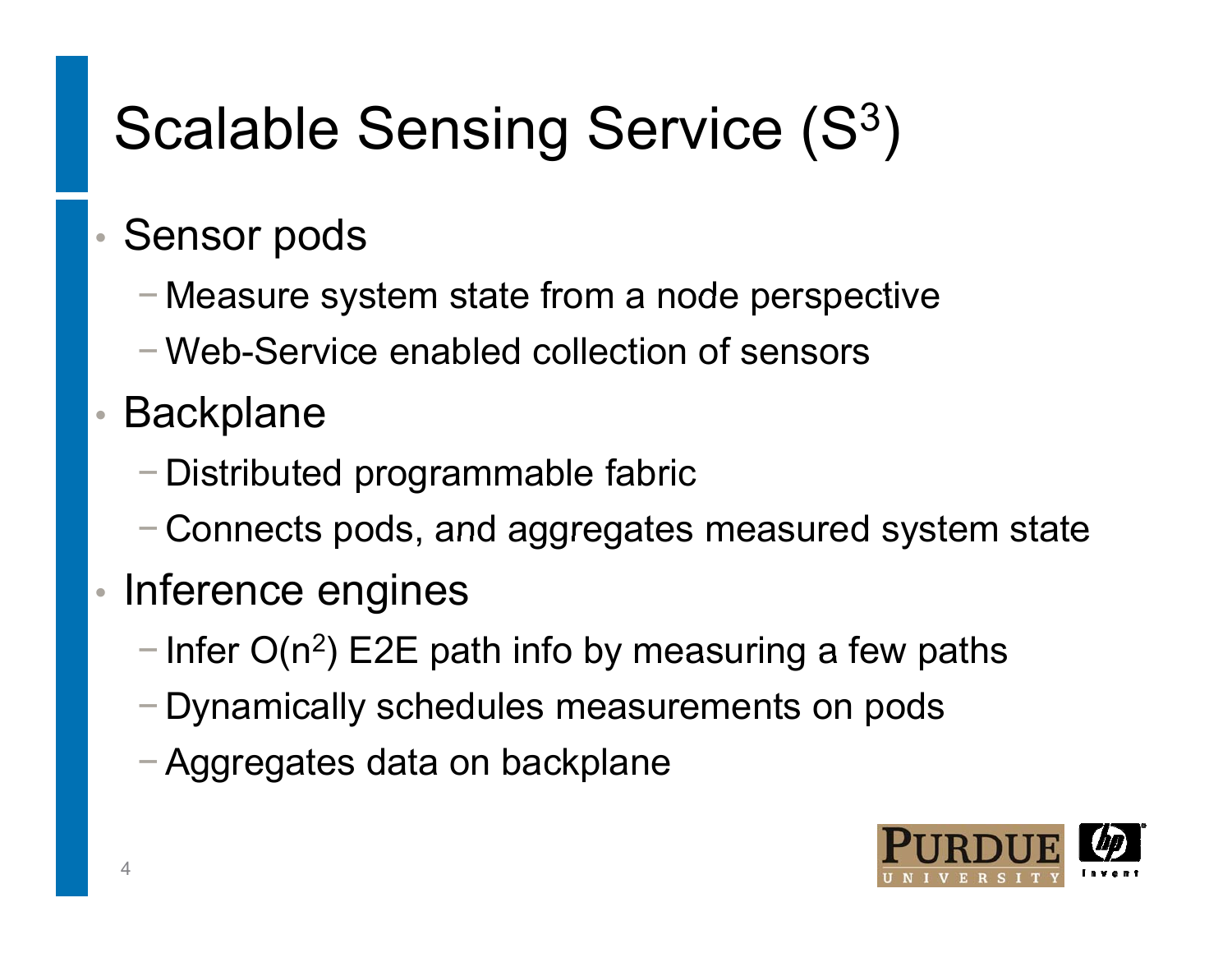### Sensor Pod

Web-Service (WS) enabled collection of sensors

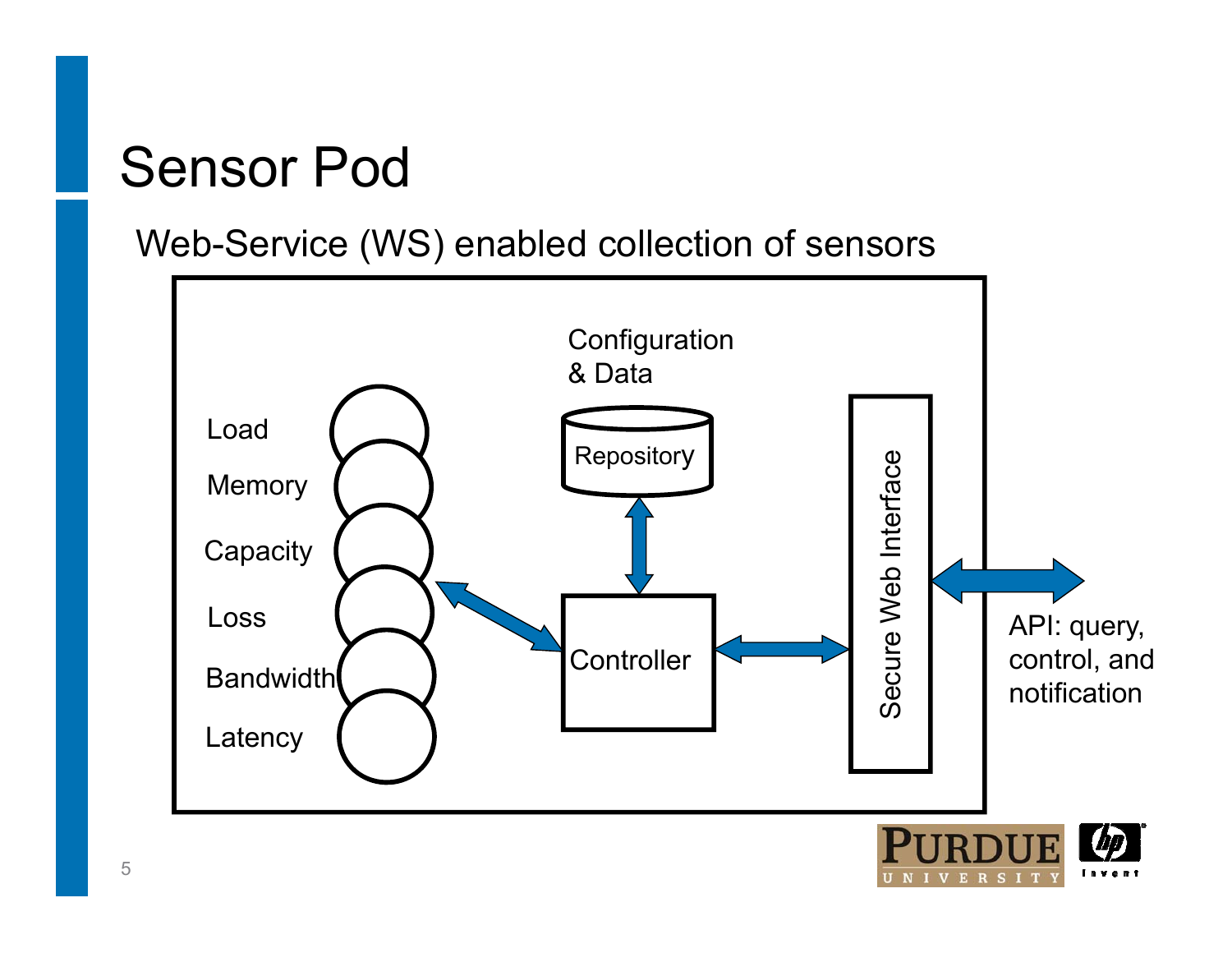

- <sup>−</sup>Aggregate data from end-points
- −Configurable and self-managing
- −E.g., SDIMS [SIGCOMM 2004]

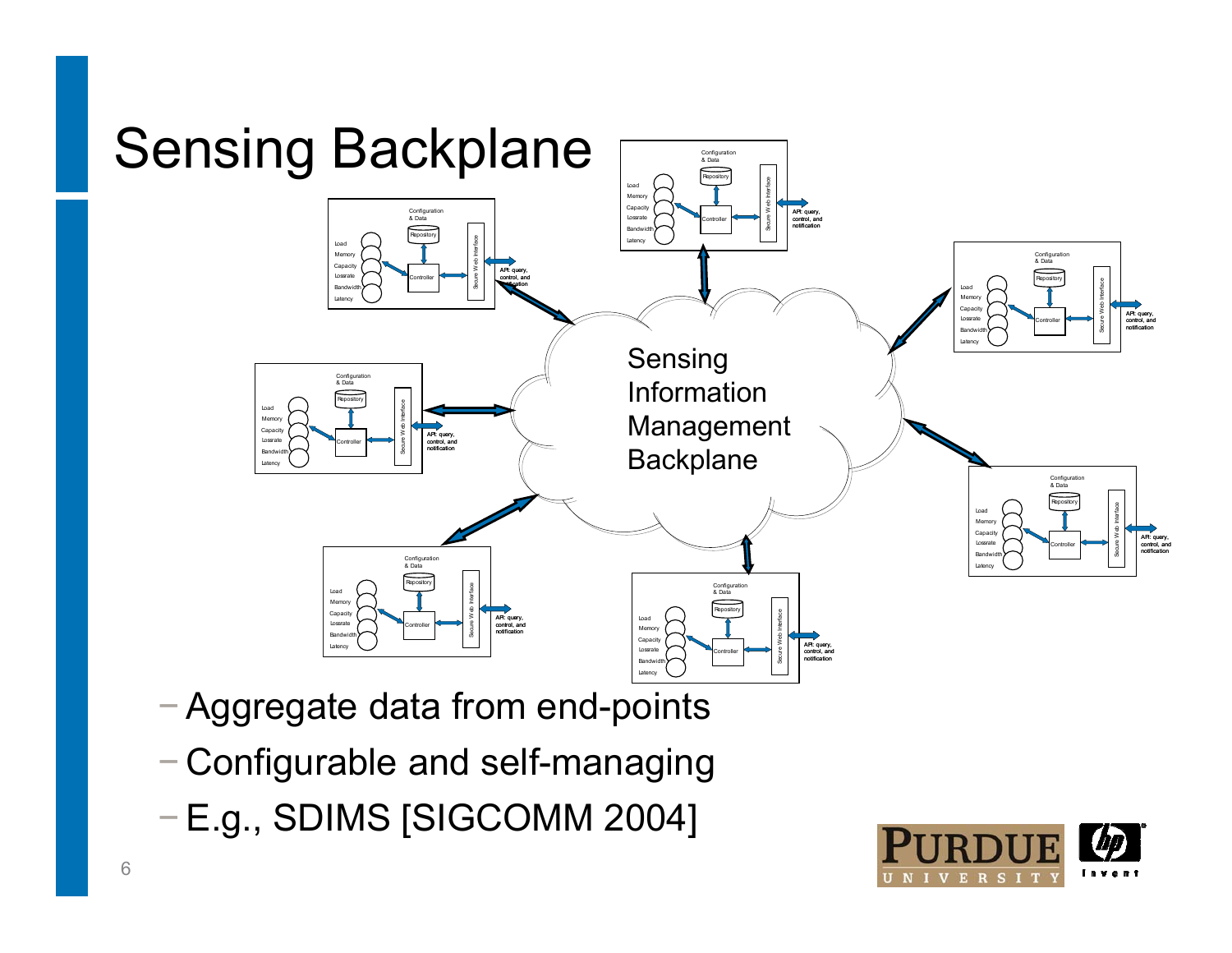## Scalable Inference Engines

- $\bullet$  Large overhead for probing and data exchange
	- $O(N^2)$  measurements in a network of N nodes
	- •● Dynamically changing → Need frequent probing
- • Measurement/Monitoring failures
	- Failed or slow end machines
	- •Measurement tool failures
- • $\cdot$  Inference based on incomplete information
	- − Exploit properties such as triangular inequality
	- − A coarse estimate may suffice for many applications
- Prediction based on archived information
- $\bullet$ Tradeoff between accuracy and overhead
- When and where to use inference? [Blanton et al., ICDCS09]

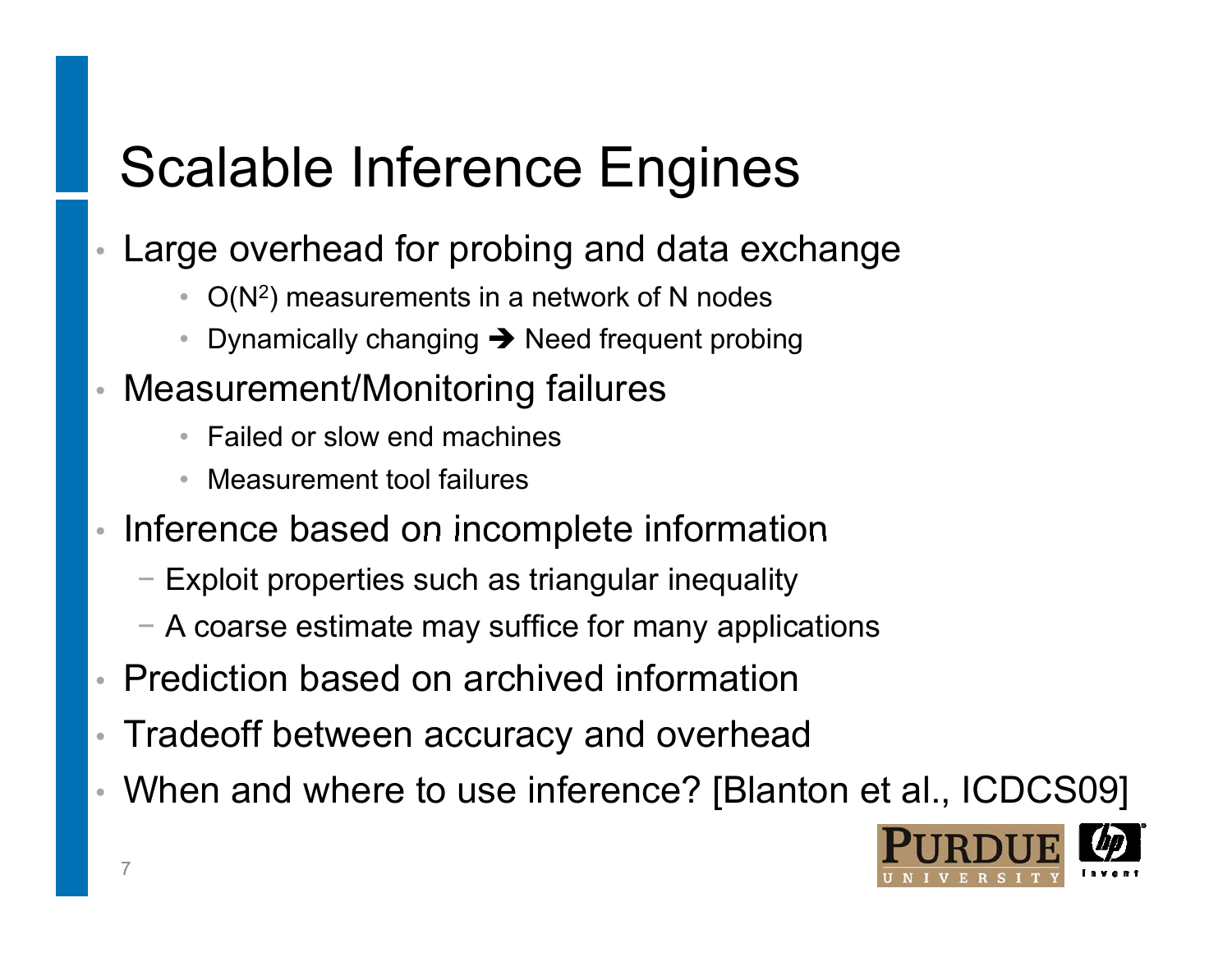### Prototype Deployment on PlanetLab

- •700+ nodes scattered across 350+ sites
- •Running since January 2006
- •All pair network metrics: E2E latency, BW, Capacity, Loss
- • Simple backplane: central server
	- − Maintains pods, schedules measurements, collects and publishes data
- •Stats:~14GB raw data every day, ~1GB compressed

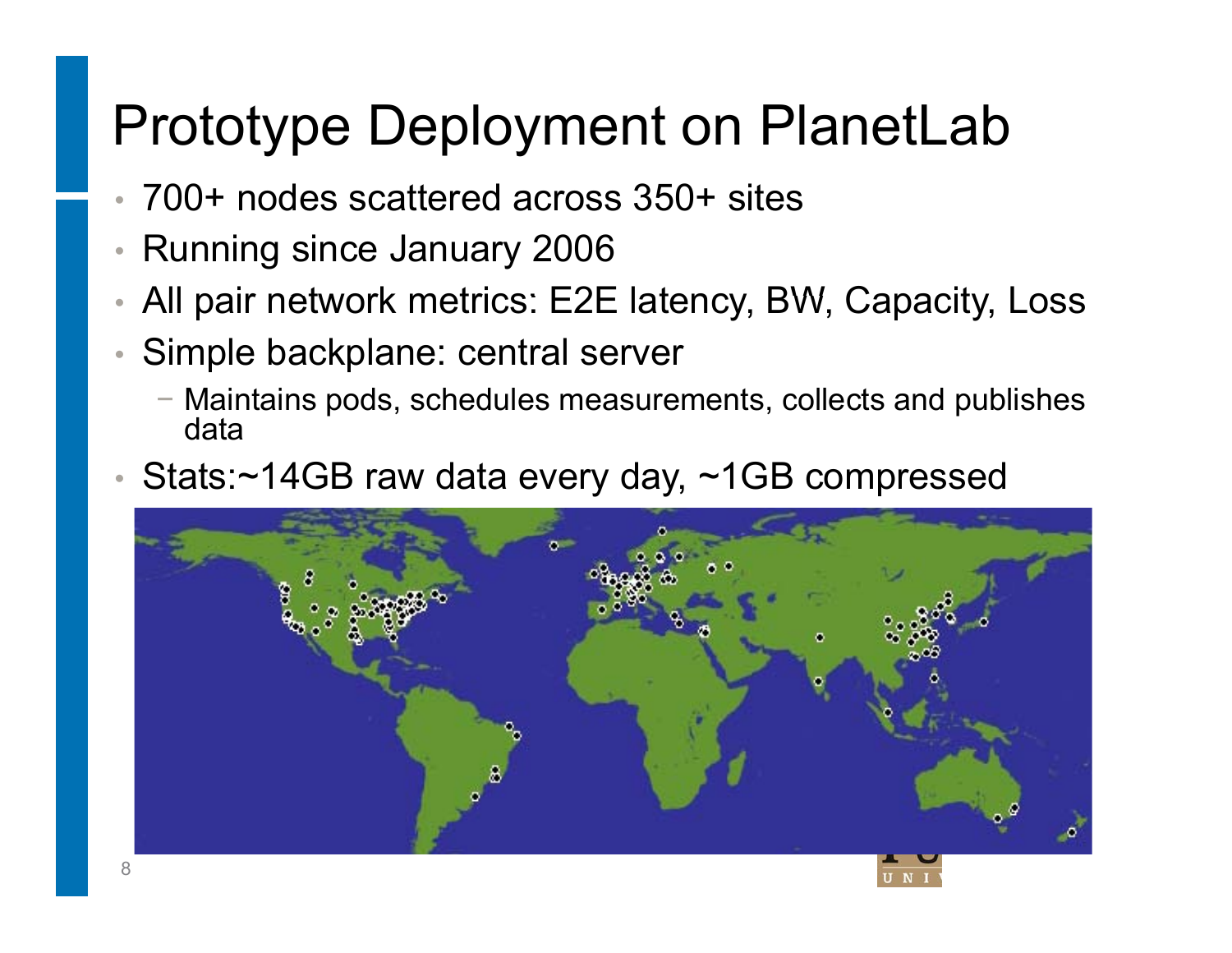- •• Web server stats (2006):  $150$ 
	- − ~200 unique visitors/month
	- $-$  ~20GB download BW/month  $^{\rm -}$   $^{\rm 0}$



#### $\bullet$ **Projects**

- − HP Labs: Bandwidth inference, Resource-aware monitoring, semantic store
- − Others: Purdue University, MSR, U of Washington, Georgia Tech, Harvard, Princeton, Boston University, etc.

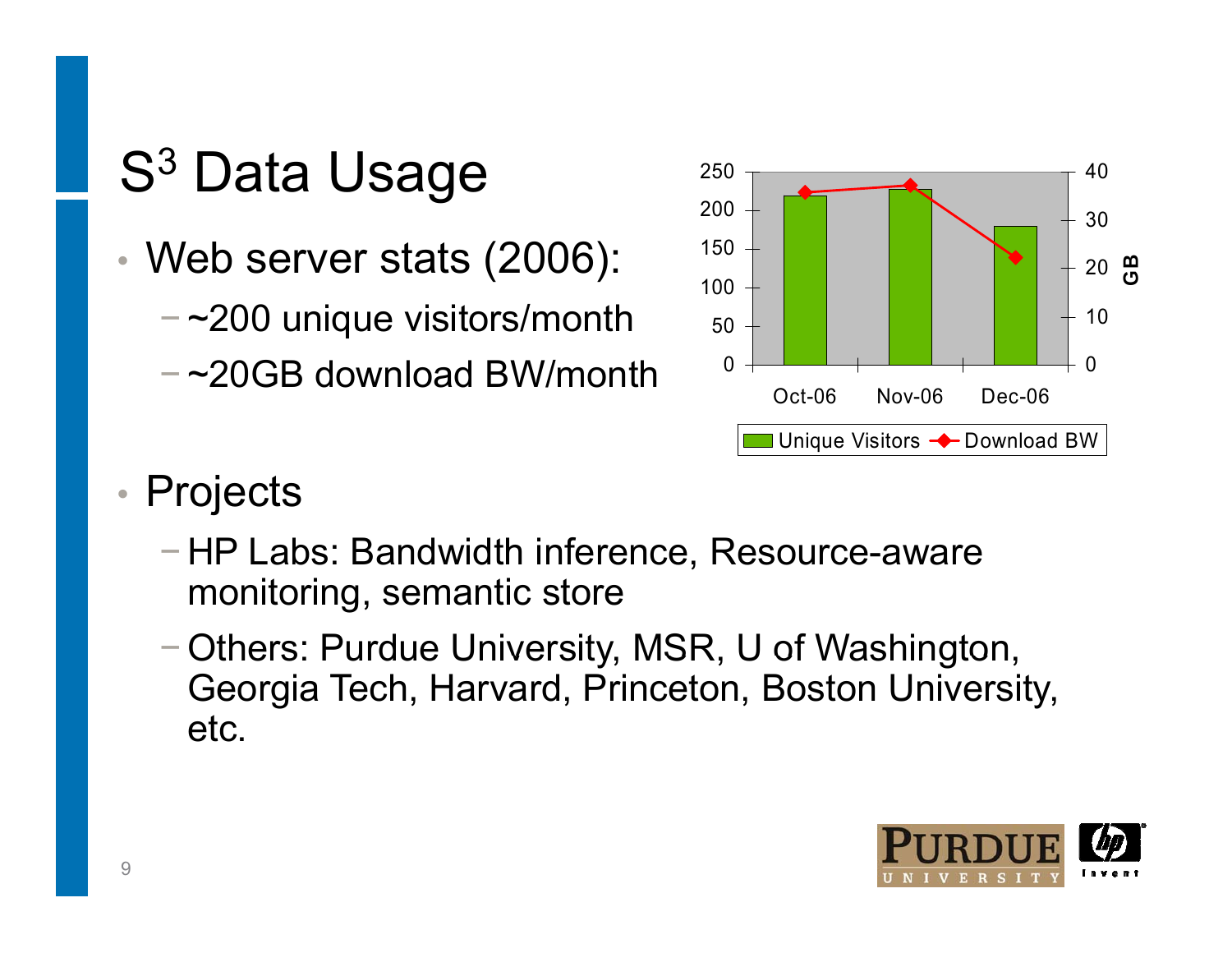#### Screenshot: Hop-by-hop Loss Sensor

| http://planetlab3.csres.utexas.edu:46000/cgi-bin/csi.cgi?COMMAND=TULIPLOSS&DEST=planetlab-1.sta - Microsoft Internet Explorer                                                                                                                                                                                                                                                                                                                                                                                                                                                                                                                                                                                                                                                                                                                                                                                                                                                                                                                                                                                                                                                                                                                                                                                                                                                                                                                                                                                                                                                                                                                                                                                                                                                                                                                                                                                                                                                                                                                                                                                                                                                               |  |  |  |  |  |  |
|---------------------------------------------------------------------------------------------------------------------------------------------------------------------------------------------------------------------------------------------------------------------------------------------------------------------------------------------------------------------------------------------------------------------------------------------------------------------------------------------------------------------------------------------------------------------------------------------------------------------------------------------------------------------------------------------------------------------------------------------------------------------------------------------------------------------------------------------------------------------------------------------------------------------------------------------------------------------------------------------------------------------------------------------------------------------------------------------------------------------------------------------------------------------------------------------------------------------------------------------------------------------------------------------------------------------------------------------------------------------------------------------------------------------------------------------------------------------------------------------------------------------------------------------------------------------------------------------------------------------------------------------------------------------------------------------------------------------------------------------------------------------------------------------------------------------------------------------------------------------------------------------------------------------------------------------------------------------------------------------------------------------------------------------------------------------------------------------------------------------------------------------------------------------------------------------|--|--|--|--|--|--|
| File<br>Edit View Favorites<br>Tools Help                                                                                                                                                                                                                                                                                                                                                                                                                                                                                                                                                                                                                                                                                                                                                                                                                                                                                                                                                                                                                                                                                                                                                                                                                                                                                                                                                                                                                                                                                                                                                                                                                                                                                                                                                                                                                                                                                                                                                                                                                                                                                                                                                   |  |  |  |  |  |  |
| $\circ$ Search $\frac{1}{26}$ Favorites $\circ$<br>日台的名<br>Ca Back<br> 2 <br>$\mathfrak{B}$ and<br>$\Rightarrow$<br>$ \times $                                                                                                                                                                                                                                                                                                                                                                                                                                                                                                                                                                                                                                                                                                                                                                                                                                                                                                                                                                                                                                                                                                                                                                                                                                                                                                                                                                                                                                                                                                                                                                                                                                                                                                                                                                                                                                                                                                                                                                                                                                                              |  |  |  |  |  |  |
| $\triangleright$ Go<br>Links $\rightarrow$<br>$\checkmark$<br>Address (@)http://planetlab3.csres.utexas.edu:46000/cgi-bin/csi.cgi?COMMAND=TULIPLOS5&DEST=planetlab-1.stanford.edu&COUNT=1                                                                                                                                                                                                                                                                                                                                                                                                                                                                                                                                                                                                                                                                                                                                                                                                                                                                                                                                                                                                                                                                                                                                                                                                                                                                                                                                                                                                                                                                                                                                                                                                                                                                                                                                                                                                                                                                                                                                                                                                   |  |  |  |  |  |  |
| ^% Check → ※ AutoLink ▼ 20 Options<br>Google -<br>No popups<br>$ G $ Search $\rightarrow$ $\bullet$                                                                                                                                                                                                                                                                                                                                                                                                                                                                                                                                                                                                                                                                                                                                                                                                                                                                                                                                                                                                                                                                                                                                                                                                                                                                                                                                                                                                                                                                                                                                                                                                                                                                                                                                                                                                                                                                                                                                                                                                                                                                                         |  |  |  |  |  |  |
| COMMAND = TULIPLOSS<br>DEST = planetlab-1.stanford.edu<br>$COUNT = 1$<br>$SERVER = planetlab3.czres.utexas.edu$<br>Executing command $--$ tulip loss $--$ count 1 $--$ lag 10 planetlab $-1$ .stanford.edu<br>$---$ pathto 171.64.64.216 -----<br>1 vlan18-qw.cs.utexas.edu (128.83.122.129)<br>2 128.83.37.41 (128.83.37.41)<br>$3$ ser2-qi1-9.qw.utexas.edu $(128.83.9.2)$<br>4 aus-core-ge1-1-0-2.tx-bb.net (192.88.12.89)<br>5 192.88.12.22 (192.88.12.22)<br>6 losang-hstnng.abilene.ucaid.edu (198.32.8.21)<br>7 hpr-lax-gsr1--abilene-LA-10ge.cenic.net (137.164.25.2)<br>8 svl-hpr--lax-hpr-10ge.cenic.net (137.164.25.13)<br>9 hpr-stan-ge--svl-hpr.cenic.net (137.164.27.162)<br>10 bbr2-rtr.Stanford.EDU (171.64.1.133)<br>11 Gates-rtr. Stanford. EDU (171.64.1.178)<br>12 planetlab-1.Stanford.EDU (171.64.64.216)<br>$---$ after 1 measurements $---$<br>1 vlan18-qw.cs.utexas.edu (128.83.122.129) rt=0.000 (0/1) fw=0.000 (0/1) co=1.000 (1/1) ro=0.000 (0/1)<br>2 128.83.37.41 (128.83.37.41) rt=0.000 (0/1) fw=0.000 (0/1) co=1.000 (1/1) ro=0.000 (0/1)<br>3 ser2-qi1-9.qw.utexas.edu (128.83.9.2) rt=0.000 (0/1) fw=0.000 (0/1) co=1.000 (1/1) ro=0.000 (0/1)<br>4 aus-core-ge1-1-0-2.tx-bb.net (192.88.12.89) rt=0.000 (0/1) fw=0.000 (0/1) co=1.000 (1/1) ro=0.000 (0/1)<br>5 192.88.12.22 (192.88.12.22) rt=0.000 (0/1) fw=0.000 (0/1) co=1.000 (1/1) ro=0.000 (0/1)<br>6 losang-hstnng.abilene.ucaid.edu (198.32.8.21) rt=0.000 (0/1) fw=0.000 (0/1) co=1.000 (1/1) ro=0.000 (0/1)<br>7 hpr-lax-gsr1--abilene-LA-10ge.cenic.net (137.164.25.2) rt=0.000 (0/1) fw=0.000 (0/1) co=0.000 (0/1) ro=0.000 (0<br>8 svl-hpr--lax-hpr-10ge.cenic.net (137.164.25.13) rt=0.000 (0/1) fw=0.000 (0/1) co=0.000 (0/1) ro=0.000 (0/1)<br>9 hpr-stan-ge--svl-hpr.cenic.net (137.164.27.162) rt=0.000 (0/1) fw=0.000 (0/1) co=1.000 (1/1) ro=0.000 (0/1)<br>10 bbr2-rtr.Stanford.EDU (171.64.1.133) rt=0.000 (0/1) fw=0.000 (0/1) co=1.000 (1/1) ro=0.000 (0/1)<br>11 Gates-rtr.Stanford.EDU (171.64.1.178) rt=0.000 (0/1) fw=0.000 (0/1) co=1.000 (1/1) ro=0.000 (0/1)<br>12 planetlab-1.Stanford.EDU (171.64.64.216) rt=0.000 (0/1) fw=0.000 (0/1) co=1.000 (1/1) ro=0.000 (0/1) |  |  |  |  |  |  |
| $\leq$<br>$\rm HII$ .<br>$\geq$                                                                                                                                                                                                                                                                                                                                                                                                                                                                                                                                                                                                                                                                                                                                                                                                                                                                                                                                                                                                                                                                                                                                                                                                                                                                                                                                                                                                                                                                                                                                                                                                                                                                                                                                                                                                                                                                                                                                                                                                                                                                                                                                                             |  |  |  |  |  |  |
| <b>Done</b><br><b>O</b> Internet                                                                                                                                                                                                                                                                                                                                                                                                                                                                                                                                                                                                                                                                                                                                                                                                                                                                                                                                                                                                                                                                                                                                                                                                                                                                                                                                                                                                                                                                                                                                                                                                                                                                                                                                                                                                                                                                                                                                                                                                                                                                                                                                                            |  |  |  |  |  |  |

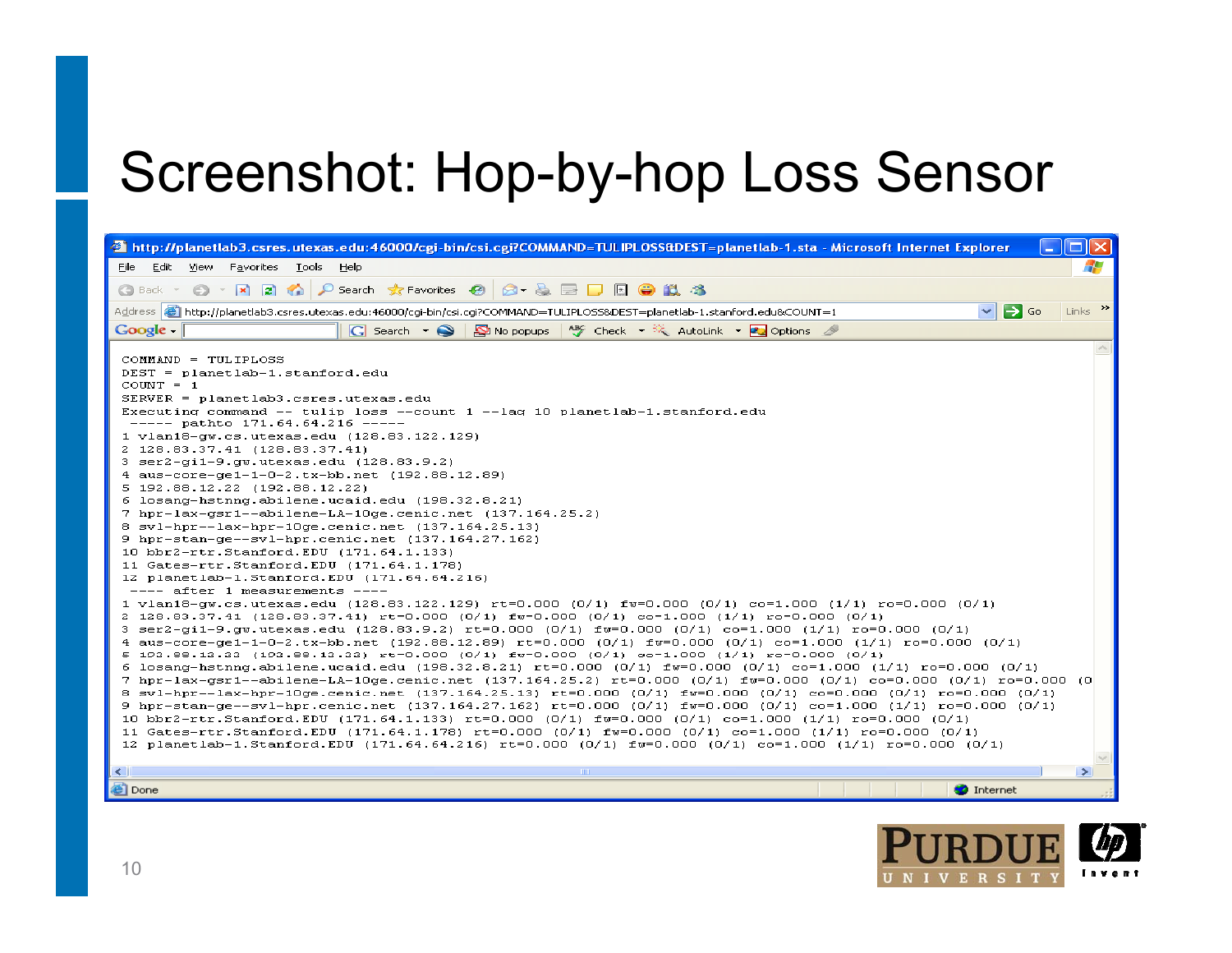#### S<sup>3</sup> Screenshot

| 2 S-Cube: planetlab3.csres.utexas.edu - Internet Explorer configured for HP Labs                                                                                                                                                                                                                              |                                              |                                      |                     |                  | $\Box$ o $\boxtimes$                         |  |
|---------------------------------------------------------------------------------------------------------------------------------------------------------------------------------------------------------------------------------------------------------------------------------------------------------------|----------------------------------------------|--------------------------------------|---------------------|------------------|----------------------------------------------|--|
| File<br>Edit<br>View Favorites Tools Help                                                                                                                                                                                                                                                                     |                                              |                                      |                     |                  | $Links$ <sup>&gt;</sup>                      |  |
| $\vee$ $\rightarrow$ Go<br>Address <b>&amp;</b> http://networking.hpl.hp.com/cgi-bin/gennodeinfo-latsorted.cgi?NODE=planetlab3.csres.utexas.edu                                                                                                                                                               |                                              |                                      |                     |                  |                                              |  |
| $\overline{\phantom{a}}$<br><b>Scalable</b><br><b>Sensing</b><br><b>Service</b><br>   S <sup>3</sup> home    Proximity/Latency Estimation    Tools    Papers    People   <br>Sensing Snapshot for planetlab3.csres.utexas.edu for 589 nodes<br>This page was generated on 2006-09-07 at 12:55:04 Pacific Time |                                              |                                      |                     |                  |                                              |  |
|                                                                                                                                                                                                                                                                                                               | Estimated Latency(Measured<br>Latency)(msec) | <b>Bottleneck Capacity</b><br>(Kbps) | Available Bandwidth |                  |                                              |  |
| <b>Destination Node</b>                                                                                                                                                                                                                                                                                       |                                              |                                      | Pathchirp<br>(Kbps) | Spruce<br>(Kbps) | Tulip Loss Rate(Lost Probes/Total<br>Probes) |  |
| planetlab2.csres.utexas.edu                                                                                                                                                                                                                                                                                   | 0.412                                        | 95000                                | 99328.1121          | 94436            | 0.000(0/101)                                 |  |
| planetlab 1.csres.utexas.edu                                                                                                                                                                                                                                                                                  | 0.457(0.144)                                 | 90000                                | 107357.5301         | 88857            | 0.000(0/100)                                 |  |
| plla.pl.utsa.edu                                                                                                                                                                                                                                                                                              | 4.679                                        | 10100                                | 9509.4717           | 52               | 0.010(1/102)                                 |  |
| ricepl-1.cs.rice.edu                                                                                                                                                                                                                                                                                          | 5.163                                        | 10200                                | 9300.7361           | 8553             | 0.000(0/101)                                 |  |
| planetlab2.tamu.edu                                                                                                                                                                                                                                                                                           | 6.833                                        | 128000                               | 68786.2855          | 69043            | 0.000(0/102)                                 |  |
| ricepl-3.cs.rice.edu                                                                                                                                                                                                                                                                                          | 10.258                                       | N/A                                  | N/A                 | N/A              | 0.000(0/101)                                 |  |
| planetlab2.uta.edu                                                                                                                                                                                                                                                                                            | 10.545                                       | 34000                                | 53187.6058          | 26746            | 0.000(0/100)                                 |  |
| planetlab 1.uta.edu                                                                                                                                                                                                                                                                                           | 10.598                                       | 31000                                | 47572.455           | 27892            | 0.010(1/102)                                 |  |
| kupl2.ittc.ku.edu                                                                                                                                                                                                                                                                                             | 22.103                                       | 363000                               | 91364.2047          | 0                | 0.000(0/0)                                   |  |
| kupl1.ittc.ku.edu                                                                                                                                                                                                                                                                                             | 22.171                                       | 90000                                | 90911.5079          | 90217            | 0.000(0/0)                                   |  |
| plab 1.eece.ksu.edu                                                                                                                                                                                                                                                                                           | 24.693                                       | 20000                                | 47091.8504          | 15081            | 0.000(0/101)                                 |  |
| planetslug3.cse.ucsc.edu                                                                                                                                                                                                                                                                                      | 24.995                                       | 102000                               | 92311.3477          | 90475            | 0.000(0/102)<br>×                            |  |
| http://networking.hpl.hp.com/s-cube                                                                                                                                                                                                                                                                           |                                              |                                      |                     |                  | Local intranet                               |  |

UNI